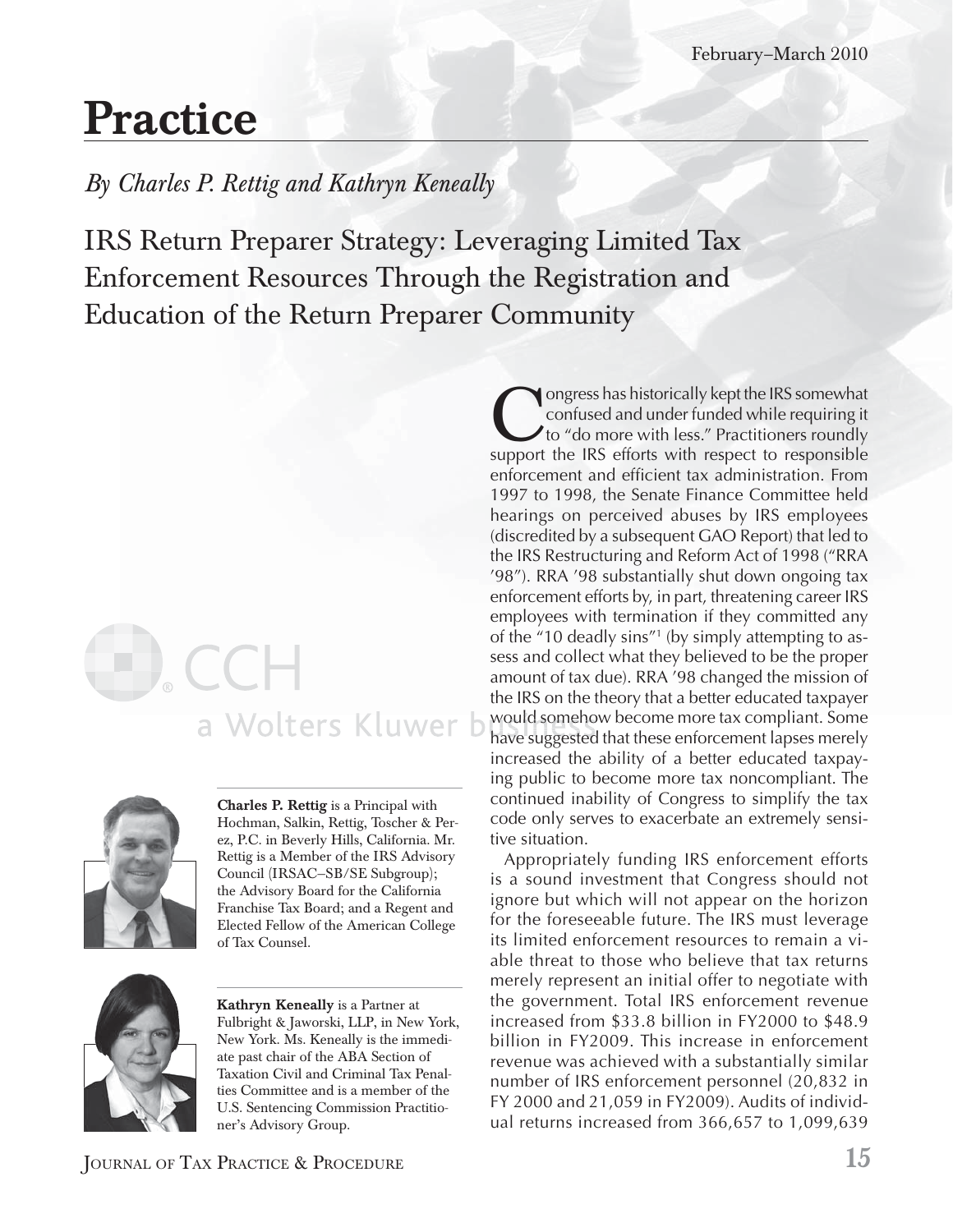between FY2000 and FY2009 (with a corresponding increase in the audit coverage rate from 0.49 percent to 1.03 percent). Audit coverage for individuals with income over \$1 million increased from 5.03 percent in FY 2000 to 6.42 percent in FY 2009. With the number of individual return filings increasing from 124 million in FY2000 to over 138 million in FY2009 (coupled with a corresponding increase in the filings of nonindividual returns), the IRS must remain vigilant in its enforcement efforts regardless of budget constraints.

If Congress will not radically increase the budget for IRS enforcement personnel operating with an increasingly more complex tax code, other meth-

ods must be pursued to improve tax compliance. Congress and the IRS have been attempting to leverage limited tax enforcement resources through an enhanced focus on tax practitioners. Modifications to the return preparer penalty

provisions set forth in Code Sec. 6694 (and the regulations there under) and creating a more stri-g dent IRS Office of Professional Responsibility (OPR) overseeing perceived violations of Circular 230 ("Cir  $230'$ <sup>2</sup> have received the attention of the practitioner community. OPR, formerly known as the Director of Practice, enforces the Cir 230 regulations governing the practice of specified practitioners attorneys, CPAs, enrolled agents, enrolled actuaries and appraisers—before the IRS. OPR also reviews applications from individuals who wish to become an enrolled agent or enrolled actuary. t IRS (<br>rseein<br>″)<sup>2</sup> ha<sup>.</sup>

OPR has the authority to impose suspension, disbarment or significant monetary fines on federally authorized tax practitioners, firms and other entities. Karen Hawkins, the Director of OPR, understands the tax profession. She has spent many years in the proverbial "tax trenches" living through the difficulties of "tax season" encountered by many preparers as well as the representation of clients who have been less-than-forthcoming with information responsive to valid IRS inquiries. She has a strong sense of "right and wrong" and can be expected to appropriately exercise her authority on behalf of OPR with respect to alleged Cir 230 violations by practitioners. However, Cir 230 has not historically governed the actions of all paid return preparers. As such, OPR has not had

any authority to possibly sanction the inappropriate behavior of many paid preparers who fall outside the purview of Cir 230.

#### **Paid Preparers**

For 2007 and 2008, more than 80 percent of all federal individual income tax returns were prepared by paid preparers or by taxpayers using consumer tax preparation software resulting in approximately 86.6 million federal individual income tax returns being prepared by paid tax return preparers.3 The actual number of paid preparers is difficult to determine without some type of reg-

A survey of the preparer community might find that many taxpayers fail to fully disclose all relevant facts to their preparer, but that survey will have to wait.

istration process, but the IRS estimates that there are between 900,000 and 1.2 million individual paid preparers of tax returns.<sup>4</sup> Recent studies show that 94 percent of taxpayers who use paid preparers generally follow their advice.5

Sixty-two percent of taxpayers said they follow their preparer's advice all the time.<sup>6</sup> When facing potential penalties for their errant behavior, it is not surprising that most taxpayers would indicate that they were merely following the advice and recommendations of their preparer. A survey of the ns  $\blacktriangleright$  preparer community might find that many taxpayers fail to fully disclose all relevant facts to their preparer, but that survey will have to wait.

Preparers are generally subject to some degree of oversight, but the level of oversight depends on whether the preparer holds a professional license (attorney, certified public accountants, *etc*.), has been enrolled to practice before the IRS, chooses to file returns electronically and the jurisdiction where the returns are prepared.<sup>7</sup> Although many preparers are licensed by their states (*e.g.*, attorneys and certified public accountants) and others are enrolled to practice by the IRS, many are not required to pass any government or professionally mandated competency requirements before preparing a tax return. They have no minimum requirements for education, knowledge training or skill before they prepare a return for a fee. Paid preparers are subject to civil penalties for actions ranging from knowingly preparing a return that understates the taxpayer's liability to failing to sign or provide an identification number on a return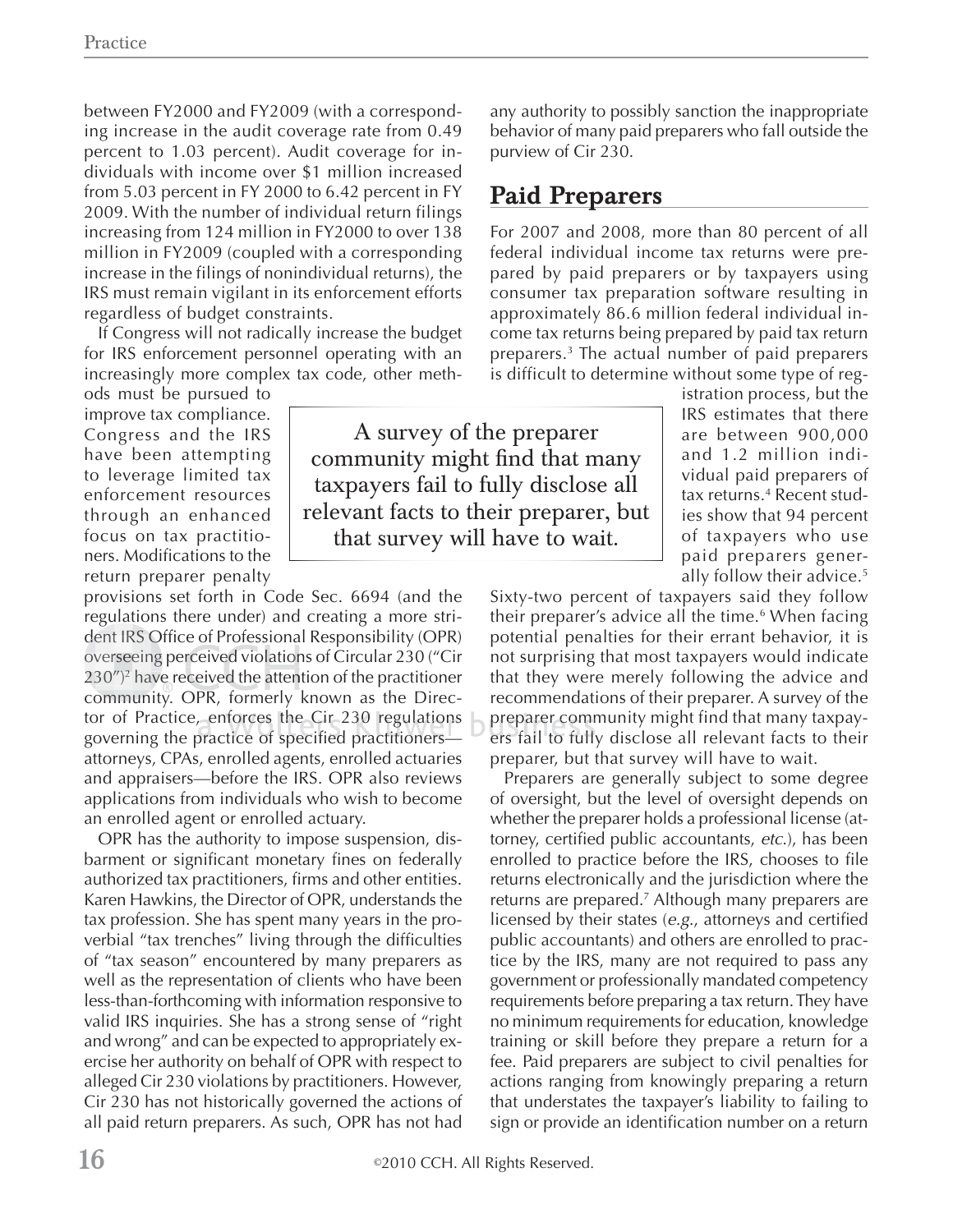they prepare. Preparers who demonstrate a pattern of misconduct may be enjoined from preparing further returns. Additionally, the IRS may pursue and impose criminal penalties against a preparer.

### **Undercover Visits to Preparers**

The Government Accountability Office (GAO), the Treasury Inspector General for Tax Administration (TIGTA) and other organizations have conducted undercover visits to tax preparers in recent years and discovered extremely high rates of error and misconduct.8 Using two fairly straightforward tax patterns, GAO found that preparers computed the wrong tax amount in 17 of 19 visits, with five returns showing unwarranted excess refunds of nearly \$2,000 and two returns requiring the GAO "taxpayer" to pay over \$1,500 more in tax than actually owed. In 10 cases, the preparers failed to report side income, and in several cases, they explicitly advised the GAO "taxpayer" that reporting the side income was unnecessary because the IRS would have no way to discover it. The results of the TIGTA study are substantially similar.9 Years ago, IRS Criminal Investigation ran several undercover operations around the country focusing on practitioners focusing on offers in compromise. Several practitioners were later indicted for the "advice" they provided to IRS<br>undercover agents on tape. undercover agents on tape.

#### $\bf$  **Recommendations by the**  $\bf U$  **were**  $\bf b$  **uster National Taxpayer Advocate**

Since 2002, the National Taxpayer Advocate has recommended that the IRS develop a strategy to improve preparer competence, visibility, and accountability.10 In her 2009 Annual Report to Congress, National Taxpayer Advocate Nina Olson recommended that the IRS develop a comprehensive return preparer strategy that includes (1) a requirement that all persons who prepare tax returns and interact with taxpayers obtain and use a unique identifying number (known as a PTIN); (2) a requirement that all unenrolled preparers pass an examination that tests basic return preparation knowledge and thereafter complete periodic continuing education courses; (3) a public awareness campaign to inform taxpayers of preparer requirements; (4) creation of a publicly available database listing all certified preparers; (5) a large-scale program of IRS preparer visits; and (6) due diligence requirements covering areas of significant noncompliance. Similar recommendations have been postured by various IRS Advisory Organizations including the Taxpayer Advocacy Panel, the IRS Advisory Council, and the Electronic Tax Administration Advisory Committee.<sup>11</sup>

#### **IRS Return Preparer Review**

During 2009, the IRS actively solicited public comments regarding the potential oversight of paid preparers from tax return preparers, the return preparation industry, other federal and state government officials, consumer advocacy groups and members of the public. The IRS sought to have the preparer review process be an open discussion of the issues with the return preparer community, the industry, consumer advocacy groups and the public. Three public forums were held and more than 500 individuals and groups provided written comments.

Comments received by the IRS overwhelmingly supported increased oversight of paid preparers, particularly for those who are not attorneys, certified public accountants or other individuals authorized to practice before the IRS. An IRS analysis of the comments received demonstrated that:

- 98 percent of the comments favored increased  $\blacksquare$ oversight and enforcement for paid preparers;
- 88 percent of those who expressed an opinion on  $\mathcal{L}_{\mathcal{A}}$ registering paid preparers favored registration;
- 90 percent of the comments on education and  $\blacksquare$ testing favored minimum education or testing requirements for paid preparers;
- 98 percent of the comments on quality and ethics favored establishment of quality and ethics standards for paid preparers;
- 99 percent of the comments favored increased  $\mathcal{L}_{\mathcal{A}}$ efforts regarding outreach and communication for paid preparers.<sup>12</sup>

The IRS Return Preparer Review analyzed the information received from the public forums and comments and made the following recommendations to improve preparer competence and oversight:

**A. Mandatory Registration for Preparers.** It is important for the IRS to be able to identify returns prepared by a specific preparer when attempting to determine whether the preparer may have engaged in a pattern of errant behavior. The IRS will require all individuals who are required to sign a federal tax return as a paid preparer to register and obtain a preparer tax identification number

JOURNAL OF TAX PRACTICE & PROCEDURE **17**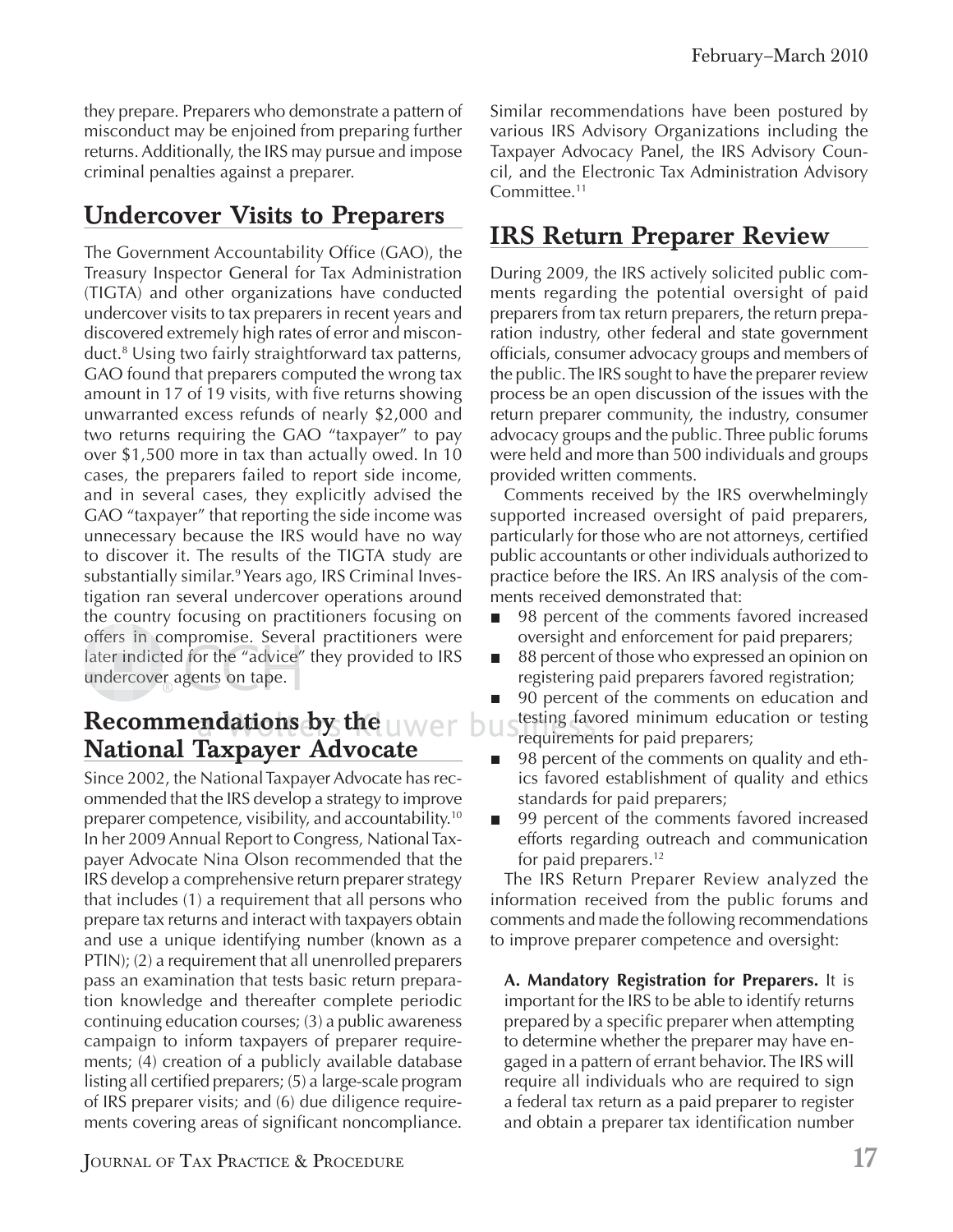(PTIN). Registration will make it easier for the IRS to locate and review the returns prepared by a tax return preparer when instances of misconduct are detected. All paid preparers are required to furnish an identifying number on any return that they are required to sign as a paid tax return preparer. Currently, the signing preparer may provide either a social security number or a preparer tax identification number that the IRS will issue to the tax return preparer on application. The use of more than one number by any signing preparer, however, makes it difficult for the IRS to collect accurate preparer data and to identify any specific individual tax return preparer.

The IRS may charge a reasonable, nonrefundable fee to register as a preparer. The preparer tax identification number will be the exclusive number used to identify any tax return preparer submitting returns to the IRS. The IRS intends to study the impact and necessity of expanding this registration requirement to nonsigning preparers in the future. Registration will be phased in and will be effective for three-year periods and require preparers to renew their registration every three years. Preparers also will be subject to a tax com-y pliance check at the time of each renewal. $^{\rm 13}$ 

**B. Competency Examination Requirement.** The IRS will establish competency testing for all paid preparers required to register with the IRS who are not attorneys, certified public accountants or enrolled agents. The IRS will assess the quality of return preparation by those exempted from testing (e.g. attorneys, certified public accountants, enrolled agents) to later determine whether there is a need to expand competency testing to include these individuals in the future. The IRS will perform suitability checks on paid preparers required to complete competency testing.<sup>14</sup> There will not be any "grandfathering" from these testing requirements based upon past preparation experience.

Initially, the IRS will offer two competency examinations: One examination will cover wage and nonbusiness income Form 1040 series returns; another examination will cover wage and small business income Form1040 series returns. The IRS plans to add a third test to address the competency of the preparer with regard to business tax

rules after the three-year implementation phase is completed. The IRS will develop transition rules to avoid significant interruption of services to taxpayers during the initial testing period. The preliminary approach will require that competency testing requirements be met no later than the required renewal date for tax return preparer registration. Return preparers will be given three years from the initial implementation date of testing to pass the required examination(s).<sup>15</sup> Also, preparers testing during this initial implementation period may attempt to pass the examination as often as the examination is offered provided the applicable fee is paid for each attempt.

**C. Continuing Professional Education.** Most practitioners attend conferences and seminars to receive the latest information regarding tax law changes for the upcoming filing season. The IRS will require 15 hours of annual continuing professional education, including three hours of federal tax law updates, two hours of tax preparer ethics and 10 hours of federal tax law topics, for preparers who are required to register. The continuing professional education requirements will not apply to attorneys, certified public accountants, enrolled agents or others enrolled to practice before the IRS because these individuals generally must complete continuing education requirements to retain their professional credentials. Existing continuing education requirements tia l ls. E xis ti ng for: (i) attorneys vary by State but average 10 to 15 hours per year; (ii) certified public accountants vary by state but range from 120 hours over 3 years to 20 hours per year; (iii) Enrolled Agents are 72 hours over 3 years with 16 hours minimum per year including 2 hours ethics/professional conduct. California registered preparers are required to have 20 hours of continuing education per year while registered preparers in Oregon are required to have 30 hours of continuing education per year.

The IRS will assess the quality of return preparation by those exempted from continuing professional education (e.g. attorneys, certified public accountants, *etc*.) to determine whether there is a need to expand continuing professional education to include these individuals in the future. The IRS will reach out to the various licensing authorities for attorneys, certified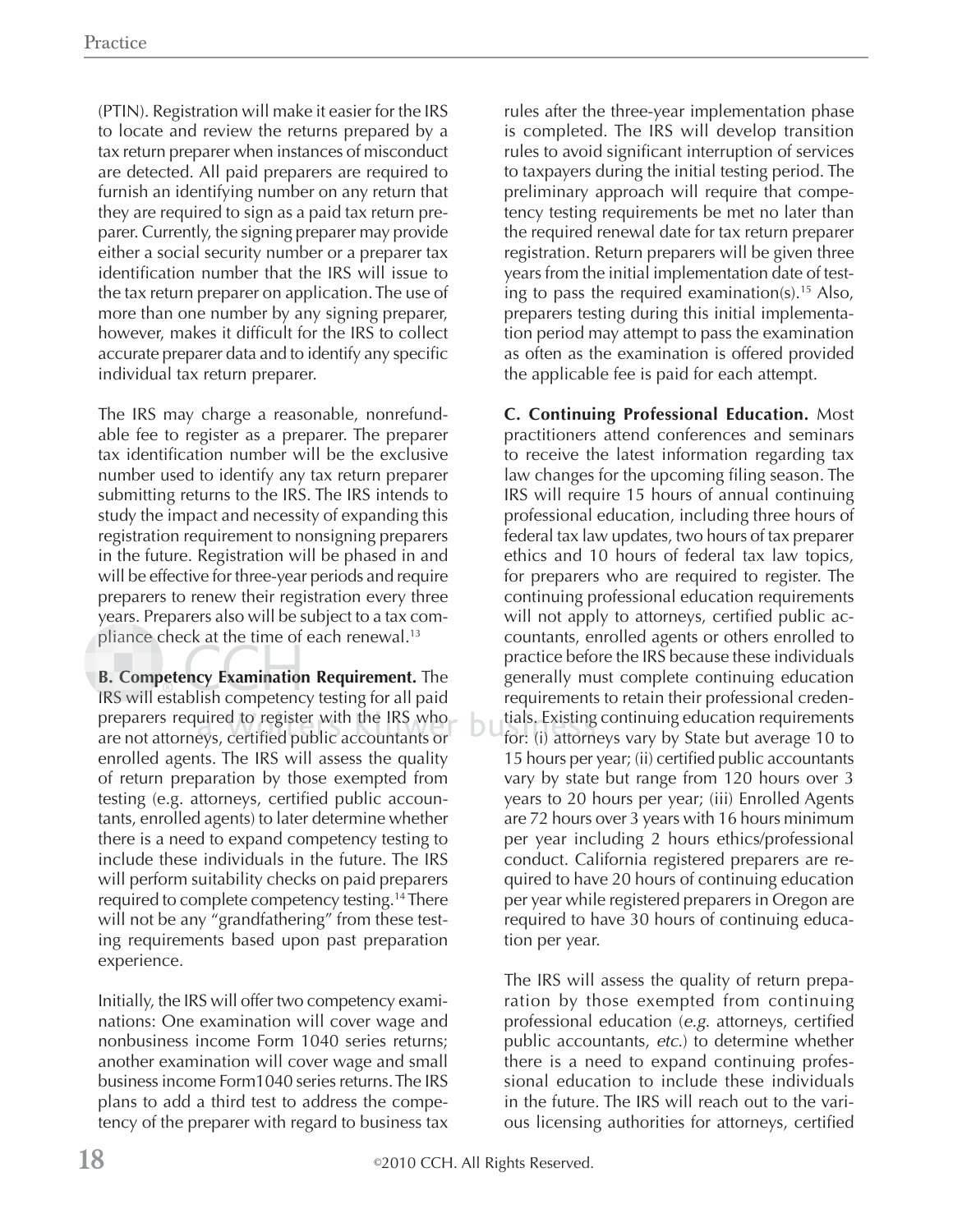public accountants and other tax professionals to encourage them to support annual continuing professional education that includes federal tax law topics and updates and ethics for those individuals who are licensed by them and who prepare federal tax returns. Preparers will be required to self-certify the completion of continuing professional education at the time of registration renewal. The IRS will perform random checks to verify compliance.

**D. Ethical Standards.** All signing and nonsigning preparers will ultimately be subject to the Cir 230. The authority granted to those individuals who do not have professional licenses and who are not enrolled agents, enrolled actuaries or enrolled retirement plan agents will be limited to preparing and representing their clients as currently permitted during an examination of any return prepared by the preparer. The authority of attorneys, certified public accountants, enrolled agents, enrolled actuaries and enrolled retirement plan agents to practice before the IRS will not change from the authority they have under current Cir 230.

The remaining preparers will be authorized to prepare returns and to represent a client before the IRS during an examination of any return that the preparer prepared for the client as they are pre currently permitted under the limited practice currently permitted under the limited practice<br>provisions in Section 10.7(viii) of Cir 230. The conduct of the preparer in connection with the preparation of the return and any representation of the client during an examination will be subject to standard of conduct in Cir 230. Further, inquiries into possible misconduct and disciplinary proceedings relating to tax return preparer misconduct will be conducted under Cir 230. ma<br>e r<br>,d prepare r

**F. Tax Return Preparer Enforcement.** The IRS will develop a comprehensive, service-wide enforcement strategy that utilizes data gathered through registration and other means to address individuals who fail to comply with the new IRS paid preparer regulations. This strategy will include the issuance of new policy guidance that applies significant examination and collection resources to preparer compliance. Additionally, the IRS intends to strengthen the relationships and coordination among its business units relating

to preparer compliance issues. The strategy will also include the IRS looking at ways to enhance the effectiveness of its traditional enforcement tools against preparers (e.g., tax return preparer and promoter penalties, program action cases, and injunctions). For example, the IRS intends to elevate the priority of preparer penalties in Collection. Further, the IRS proposes to recommend that the period of limitations under IRC §6696(d) for assessing a penalty under IRC §§6694(a), 6695 and 6695A be extended. The IRS is not recommending any new penalties or an increase in any penalty amounts currently, but will continue to study whether a recommendation might be appropriate in the future.

The IRS will study how to enhance the effectiveness of traditional enforcement tools and incorporate new non-traditional enforcement tools (e.g., directed notices and preparer visits) into the enforcement activities directed at preparers. The IRS will study the impact an enhanced return preparer enforcement strategy has on taxpayer compliance and consider further changes to the IRS enforcement strategy dependent on the outcomes realized. The IRS will increase the coordination among its operating divisions and increase the staffing of OPR to allow for increased investigations of practitioners, including preparer misconduct.

**G.** Tax Return Preparation Software. The IRS will establish a task force that will seek the input of the tax preparation software industry, state government representatives, and other relevant stakeholders to address identified risks associated with the dependence of tax administration on consumer and commercial tax preparation software, and discuss the possibility of establishing industry standards.

**H. Refund Settlement Products.** The IRS will convene a working group to review the refund settlement product industry. Part of this review will include analyzing opportunities to improve refund delivery options. The IRS will assess the effectiveness of its provision of the debt indicator on reduction of costs and improvements in service to taxpayers

**I. Public Awareness and Service Enhancements.** The IRS will develop a public awareness

**JOURNAL OF TAX PRACTICE & PROCEDURE 19**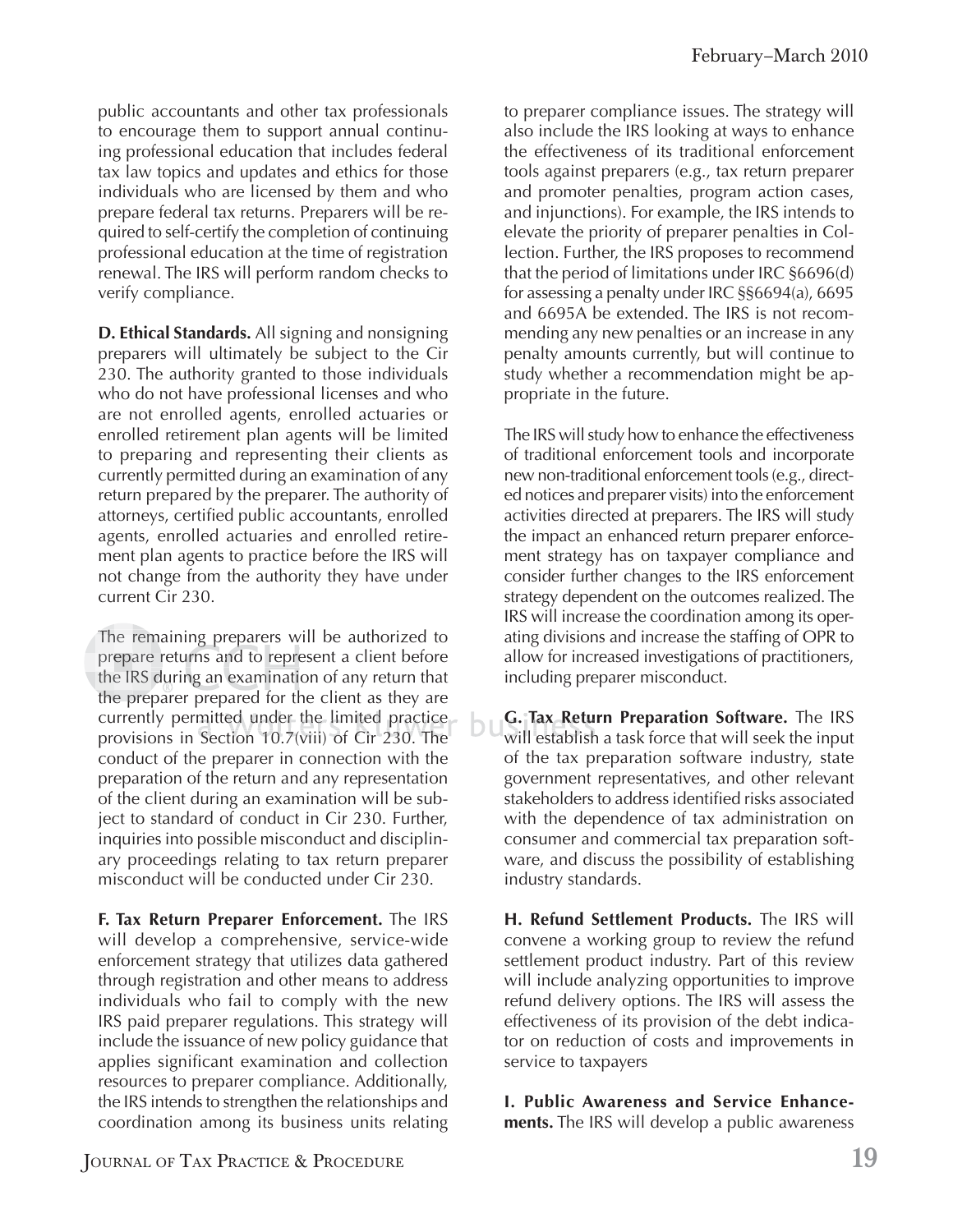campaign to educate taxpayers, paid tax return preparers, and IRS employees about the new standards and requirements for tax return preparers. The IRS will develop a searchable database of tax return preparers who have registered and passed the competency examination.

The foregoing IRS recommendations will take several years to implement fully and will not be in effect for the current 2010 tax season. However, the IRS is taking immediate action to increase their oversight of preparers for the 2010 filing season. The IRS is immediately beginning to send letters to approximately 10,000 paid preparers nationwide. These preparers are among those with large volumes of specific tax returns where the IRS has historically discovered frequent errors. The letters are intended to remind preparers to be vigilant in areas where the errors are frequently found, including Schedule C income and expenses, Schedule A deductions, the Earned Income Tax Credit and the First Time Homebuyer Credit. Thousands of preparers who receive these letters will also be visited by IRS Revenue Agents in the coming weeks to discuss their obligations and responsibilities to prepare accurate tax returns. Separately, the IRS will be conducting other compliance and education visits with return preparers on a variety of issues. In addition, the IRS will more widely use investigative tools during this filing season aimed at determining tax return preparer noncompliance. One of those tools will include visits to return preparers by IRS<br>agents posing as a taxpayer. During this effort, the agents posing as a taxpayer. During this effort, the IRS has indicated that it intends to work closely with the Department of Justice to pursue civil or criminal action as appropriate.

#### **Summary**

The IRS is to be commended for its efforts leading to the Return Preparer Review. These efforts will allow the IRS to locate and consider appropriate enforcement action against preparers who are most deserving. Responsible preparers may also receive an unwanted focus but should, hopefully, be able to explain their actions. Mainstream preparers should not be concerned about being accountable for efforts leading to the preparation and filing of tax returns. Accountability is good. Hopefully the IRS will similarly focus on educating their enforcement personnel about when consideration of preparer penalties would be inappropriate and when a referral to OPR would be inappropriate. The IRS has the tools to determine which preparers may be deserving of a hard look and which may have, at most, committed a foot-fault.

The comment process was open and all were invited to express their views. Many longtime preparers will be disappointed at having to take a competency examination following years of diligent efforts preparing returns. However, many returns are received by the IRS each year that do not reflect a basic level of preparer competence. Improving the efficiency of the IRS in identifying returns having patterns of errors will improve compliance for those contacted by the IRS. It is difficult to argue against minimal continuing education requirements for preparers of returns in an ever-changing world of complex tax issues. Most preparers likely far exceed the minimal continuing education requirements set forth in the Return Preparer Review.

Our system of tax administration will, overall, be significantly improved by the new preparer registration and continuing education requirements. Competent preparers will hopefully not be greatly impacted by the new requirements once fully implemented. Less-than-competent preparers will become more competent or, at least, better educated. Preparers who attempt to circumvent the system or play some form of audit lottery will have a better chance of meeting Karen Hawkins, the Director of OPR!

Overall, the registration and education of the return preparer community combined with a continued strong focus on the preparer penalty provisions, should improve compliance while preserving limited tax enforcement resources. Preparers will likely tighten their focus and continue their diligent efforts to "do the right thing" in preparation for any later IRS inquiries. However, it should be remembered that preparers are not "tax cops" assisting the IRS in the administration of our system of taxation. Not yet…but we are getting closer. Also, as long as we have a federal judicial system, the IRS is not the ultimate decision-maker on what preparer conduct is subject to discipline. Not yet ...

#### **ENDNOTES**

<sup>1</sup> *See* Act Sec. 1203(b) of the IRS Restructuring and Reform Act of 1998 (P.L. 105-206).

<sup>2</sup> Regulations governing practice before the IRS, are forth in Title 31, Code of Federal Regulations, Part 10, and are published in pamphlet form as Treasury Department Circular 230. The regulations prescribe the duties and restrictions relating to that practice and the disciplinary sanctions for violating the regulations. A copy of Circular 230 is available at *www.irs.gov.*

<sup>3</sup> Internal Revenue Service Office of Research.